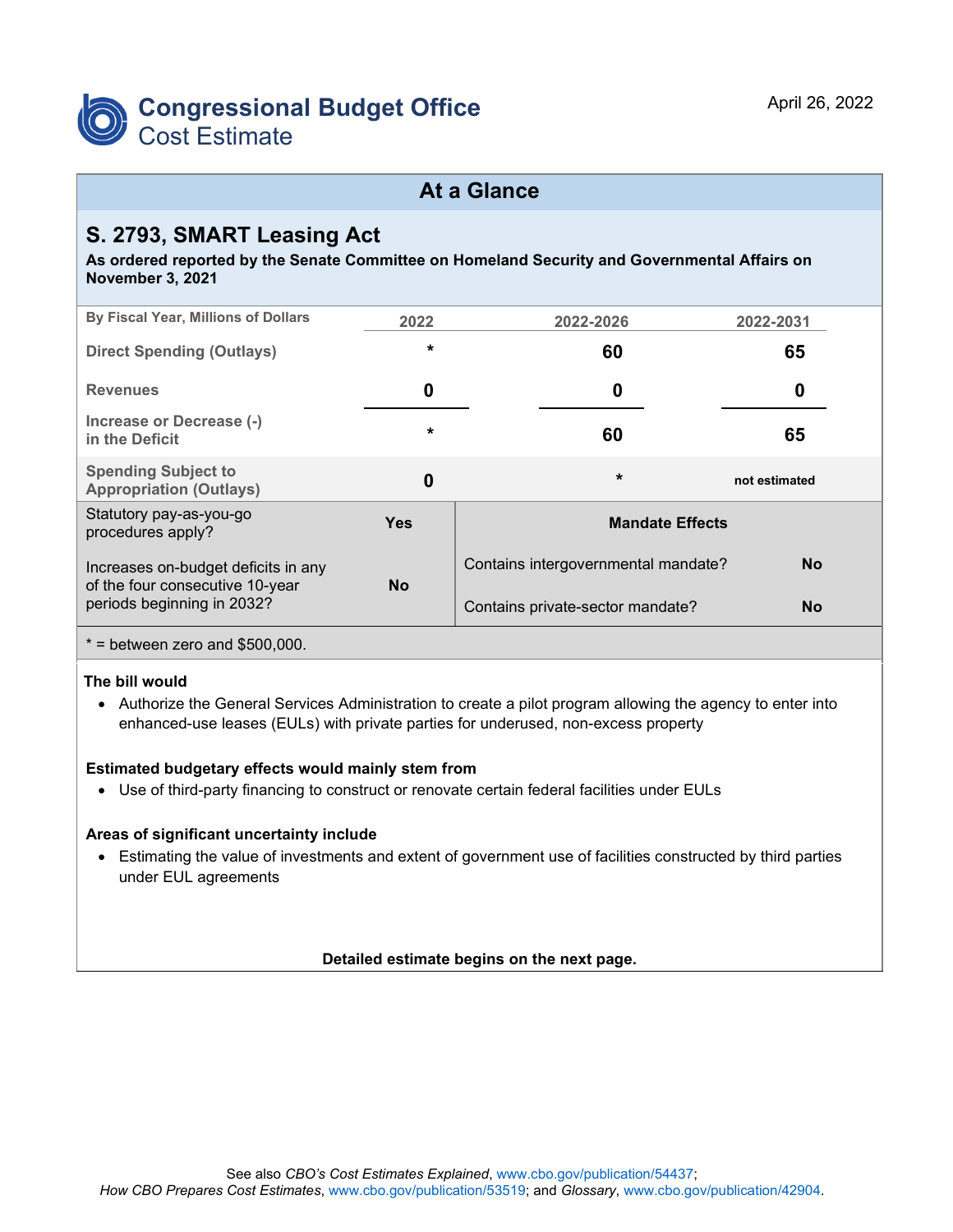

# **Bill Summary**

S. 2793 would establish a pilot program under which the General Services Administration (GSA) could enter into long-term, enhanced-use leases (EULs) for certain underused, non-excess federal property. The bill also would require GSA to submit annual progress reports to the Congress.

# **Estimated Federal Cost**

The estimated budgetary effect of S. 2793 is shown in Table 1. The costs of the legislation fall within budget functions 800 (general government) and other budget functions that contain landholding agencies.

#### **Table 1. Estimated Budgetary Effects of S. 2793 By Fiscal Year, Millions of Dollars** 2022 2023 2024 2025 2026 2027 2028 2029 2030 2031 2022- 2026 2022- 2031 **Increases in Direct Spending** Estimated Budget Authority 5 30 30 0 0 0 0 0 0 0 65 65 Estimated Outlays \* 15 20 15 10 5 0 0 0 0 60 65

 $*$  = between zero and \$500,000.

CBO estimates that discretionary costs stemming from requirements for GSA to prepare annual reports for the Congress would be less than \$500,000 over the 2022-2026 period.

## **Basis of Estimate**

For this estimate, CBO assumes that the bill will be enacted late in fiscal year 2022.

### **Background**

The budgetary treatment of transactions financed by third parties depends on the extent and nature of federal support. In CBO's view, transactions supported entirely by private entities would not be recorded in the federal budget because the total costs of those activities would be borne by nonfederal entities.<sup>[1](#page-1-0)</sup> Some projects established under EULs, however, are effectively governmental and subject to federal control, either because of their location on federal land or because federal agencies would be the primary or major users of the services supported by those facilities. Those transactions would be recorded in the federal budget.

<span id="page-1-0"></span><sup>1.</sup> See Congressional Budget Office, *Third-Party Financing of Federal Projects* (June 2005), [www.cbo.gov/publication/16554.](https://www.cbo.gov/publication/16554)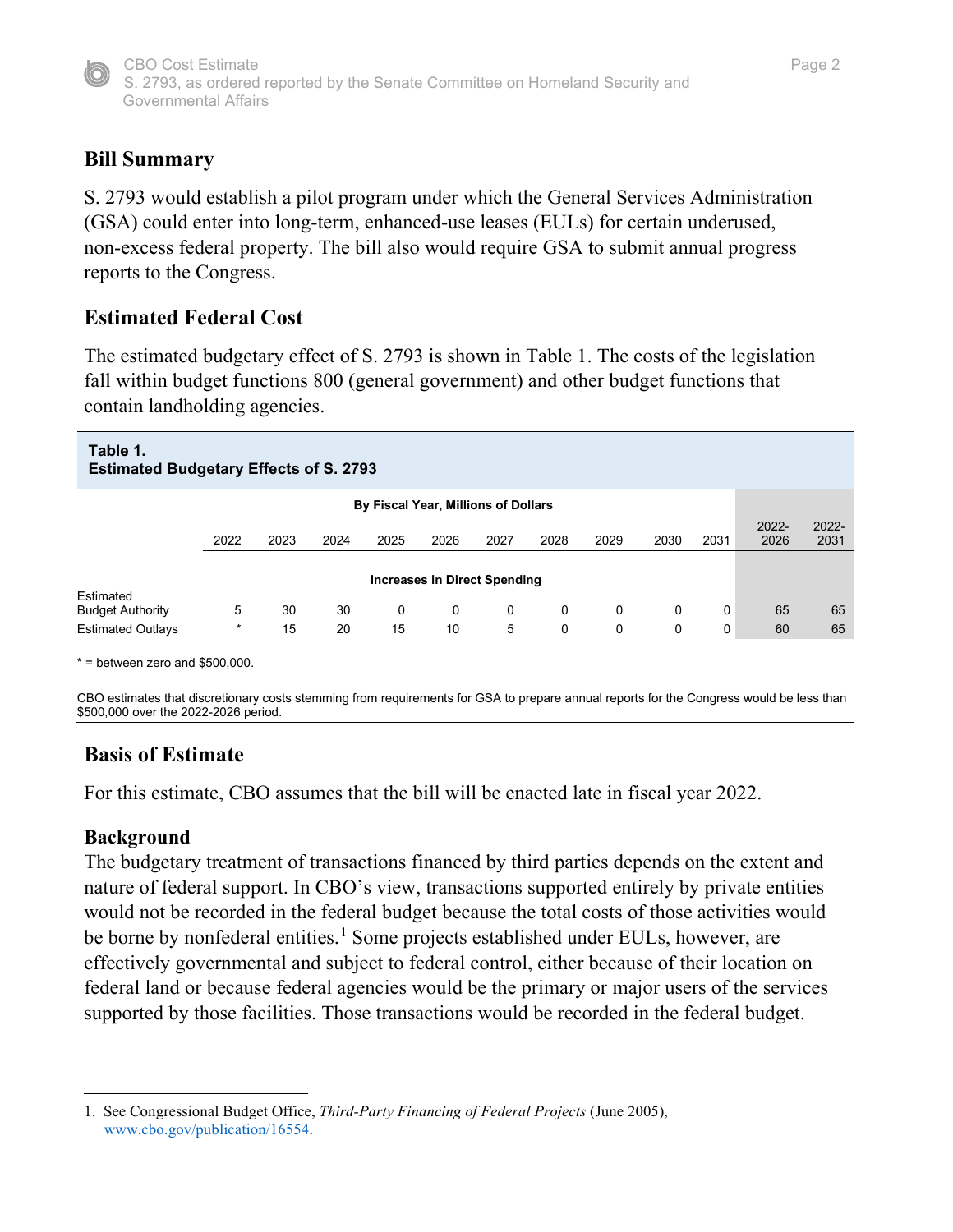

When a third party recovers at least a portion of their investments through contracts with government agencies to use specialized facilities, CBO considers such financing to be similar to an agency using federal borrowing authority to improve physical infrastructure. Because governmental funds would be used to develop and construct those facilities, CBO believes that full cost of long-term commitments that obligate the government to make payments in future years should be recorded in the budget as direct spending.<sup>[2](#page-2-0)</sup>

### **Direct Spending**

S. 2793 would establish a pilot program allowing GSA to enter into EULs with private parties to lease underused, non-excess federal property at fair market value. The program would allow GSA to collect payments and use those proceeds to cover lease-related costs and to fund property maintenance and capital improvements. Under the bill, GSA could enter up to six 15-year EUL agreements annually through the end of fiscal year 2024. Because CBO assumes that enactment would be late in fiscal year 2022, we expect that only one EUL agreement would be entered into in that year.

The Departments of Defense and Veterans Affairs, the National Aeronautics and Space Administration, and the National Oceanographic and Atmospheric Administration are among the federal agencies that currently have some form of EUL authority. Using information from a review of relevant agreements, CBO expects that the EULs authorized under S. 2793 would allow third parties to, for instance, build new facilities or renovate existing ones, establish new energy production facilities, or construct facilities for other specialized uses.

CBO cannot predict how the government might use or benefit from new projects or the extent to which GSA and other agencies it supports would use the new EUL authority. Further, little comprehensive information about the value of underused federal assets is available. Using information about EUL activity under current law and the comparatively short 15-year term of the proposed leases, CBO expects that the value of facilities constructed or leased under the pilot authority would average roughly \$5 million per lease. On that basis, CBO estimates that enacting S. 2793 would increase direct spending by \$65 million over the 2022-2031 period.

## **Spending Subject to Appropriation**

S. 2793 would require GSA to provide annual reports to the Congress that provide information on the types of leases entered into and how funds received under the program were used. The final report, due September 30, 2024, would include GSA's recommendation on whether the pilot program should be continued. CBO estimates the costs to prepare those reports would be insignificant.

<span id="page-2-0"></span><sup>2.</sup> See Congressional Budget Office, *How CBO Determines Whether to Classify an Activity as Governmental When Estimating Its Budgetary Effects* (June 2017)[, www.cbo.gov/publication/52803.](https://www.cbo.gov/publication/52803)